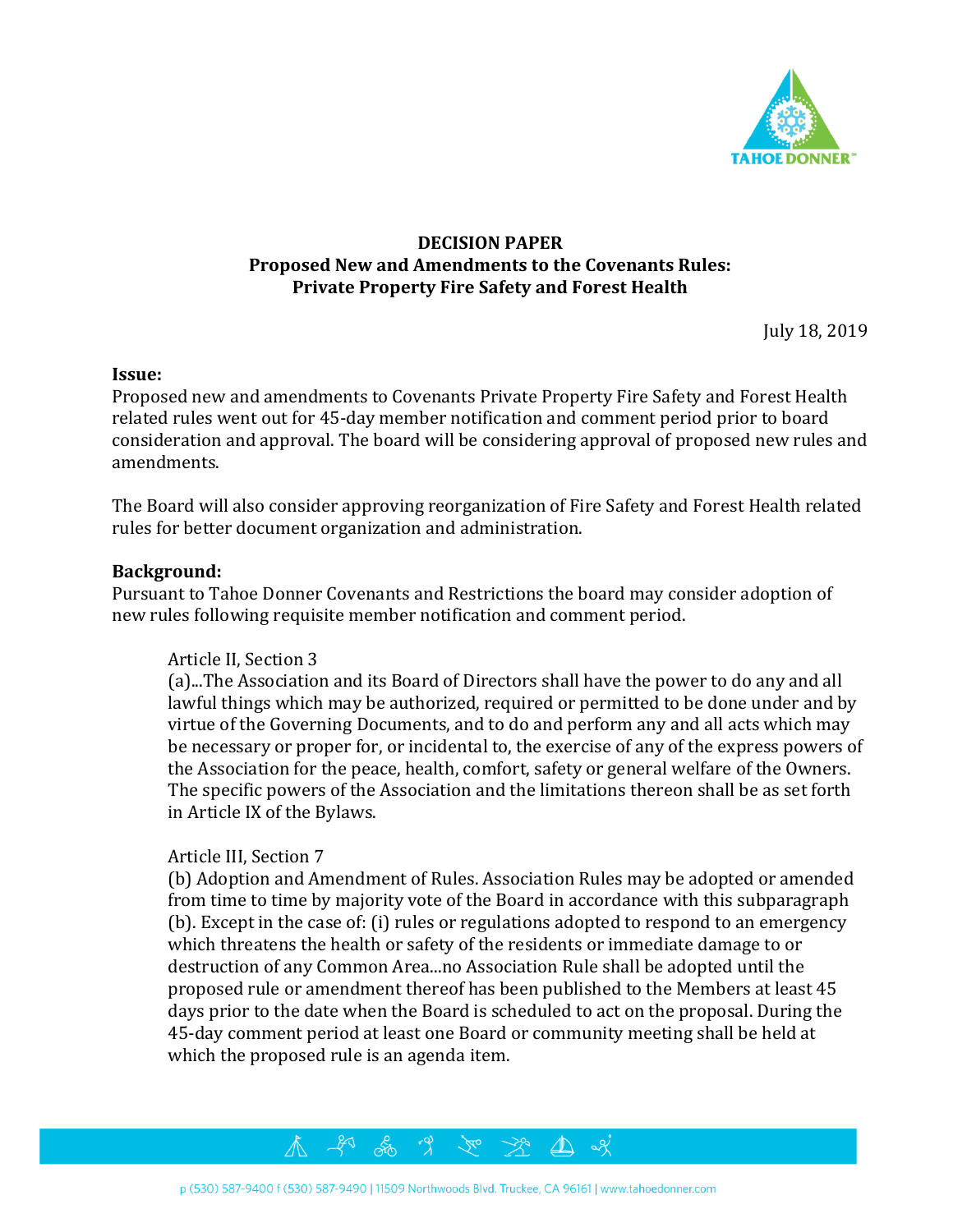

Following discussion, review and modifications to drafted rules at the March 2019 board of directors meeting, the Board of Directors approved the publication of the proposed new and amendments to the Private Property Fire Safety and Forest Health rules along with the recommended reorganization of the sections.

The Proposed New and Amendments to the Covenants Rules: Private Property Fire Safety and Forest Health 45-day Notice was published in the May Tahoe Donner News and is included for reference. The notice was posted on the 45-day notice webpage o[n www.tahoedonner.com](http://www.tahoedonner.com/) as well. A separate memo is included which includes the submitted member comments received between May 1 and July 18, 2019.

The Board of Directors heard member comment relating to the 45-day notice at the June 21, 2019 board of directors meeting agenda item 7 Proposed New and Amendments to the Covenants Rules: Private Property Fire Safety and Forest Health 45-Day Notification.

The Covenants Committee reviewed submitted member comments at their July 11, 2019 meeting. In consideration of the comments submitted and further discussion, the committee recommends the board consider minor modifications to proposed language when adopting the new and amended rules as follows:

- 1. Firewood Storage: Add "fire retardant" and "during high fire season" illustrated in 'green' font below
- 2. Outdoor Fires: Delete "if any part of the permanent structure is over 3 feet high"; highlighted below,<br>vegetation which extends within 10 feet of any



 $\mathbb{R}^d$